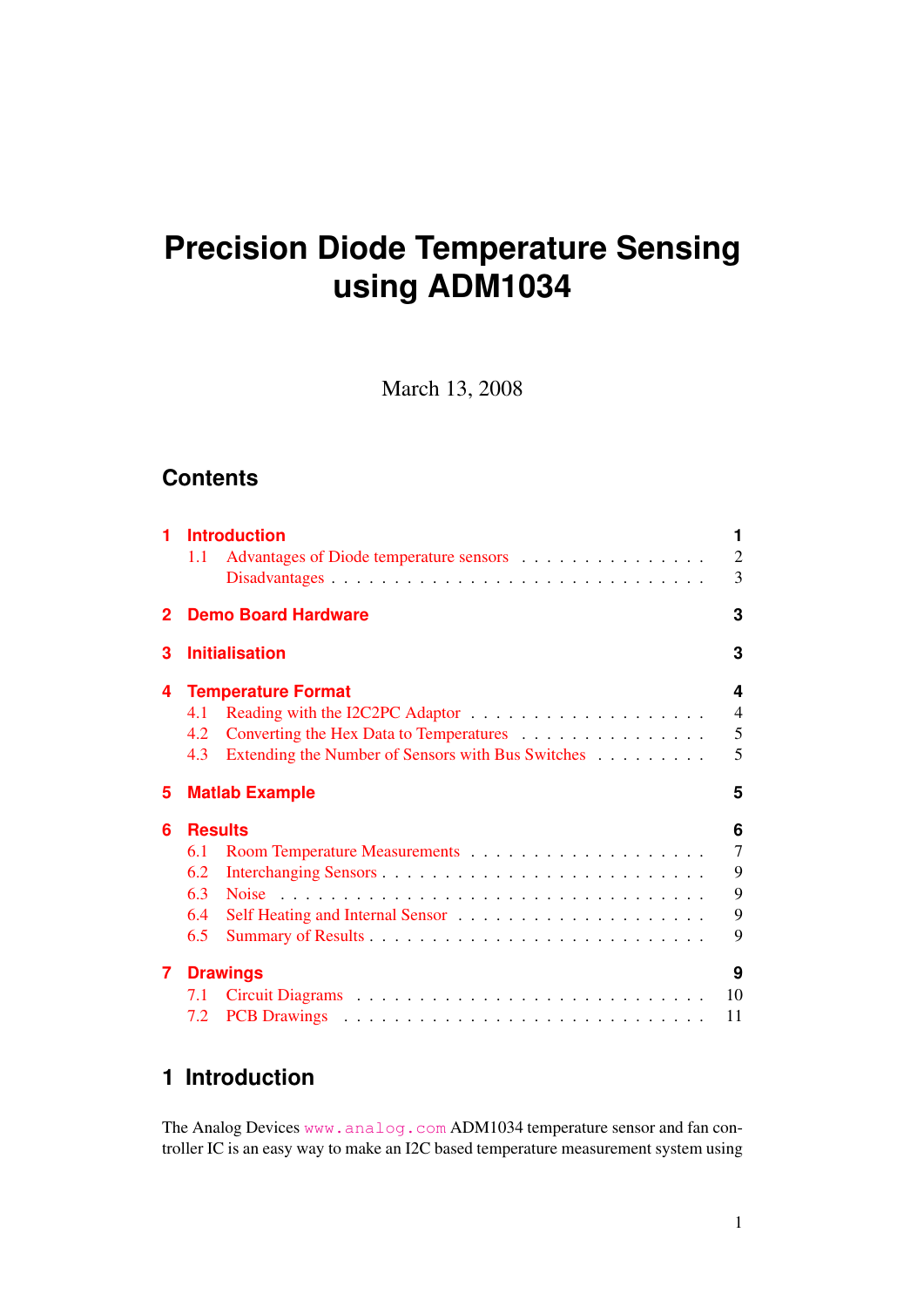external diode sensors<sup>[1](#page-1-1)</sup>.

The I2C2PC <www.i2cchip.com/pdfs/i2c2pc.pdf> adaptor provides an easy way for a PC to interface to the I2C bus, and works with any programming language and any OS. The example below shows datalogging on a Windows PC using Matlab for analysis and plotting. The associated command and Matlab files are in TemperatureSensor\_ADM1034.zip [www.i2cchip.com/pdfs/TemperatureSensor\\_](www.i2cchip.com/pdfs/TemperatureSensor_ADM1034.zip) [ADM1034.zip](www.i2cchip.com/pdfs/TemperatureSensor_ADM1034.zip)

- 2 channels of external sensing using diodes + 1 internal sensor channel
- -64 191°C range
- 0.03C resolution.
- Internal averaging to improve noise. (0.1<sup>°</sup>C rms measured)
- 3 current level measurement technique to eliminate series resistance errors
- Internal comparators allow direct over/under temperature indication without any software.
- Simple circuit, small package.
- Specified at 3.3V, operates to 5.5V
- 4 hardware I2C Addresses: Up to 24 external sensor channels can be read directly from a single I2C2PC adaptor. (Use PCS9545 4 way bus switches to read up to 384)

Analog Devices (and others) make related devices. The ADT7466 is a similar device with an almost compatible footprint, but somewhat lower specs.

### <span id="page-1-0"></span>**1.1 Advantages of Diode temperature sensors**

We have compared different temperature sensing techniques elsewhere. The external diode temperature sensor has:

- Most readily available sensor: any common bipolar transistor is suitable, available anywhere, any time.
- Huge choice of packages: From less than  $1mm<sup>2</sup>$  $1mm<sup>2</sup>$  $1mm<sup>2</sup>$  to packages with screw holes to bolt on.
- Lowest possible sensor cost: Sensors are so cheap they are disposable, and can be freely glued, soldered, cast in place
- Interchangablity is reasonable: No calibration needed for many jobs
- Reasonable temperature range: -64 191 °C
- Only a passive device on the sensor cable, no active, powered, digital devices: robust and simple to make.

<span id="page-1-2"></span><span id="page-1-1"></span><sup>&</sup>lt;sup>1</sup>When we say diode sensors, we normally use a bipolar transistor with base and collector connected.<br><sup>2</sup>DFN1006 package is 1mm x 0.6mm x 0.5mm eg BC847BL <sup>2</sup>DFN1006 package is 1mm x 0.6mm x 0.5mm eg BC847BLP http://www.diodes.com/datasheets/ds30525.pdf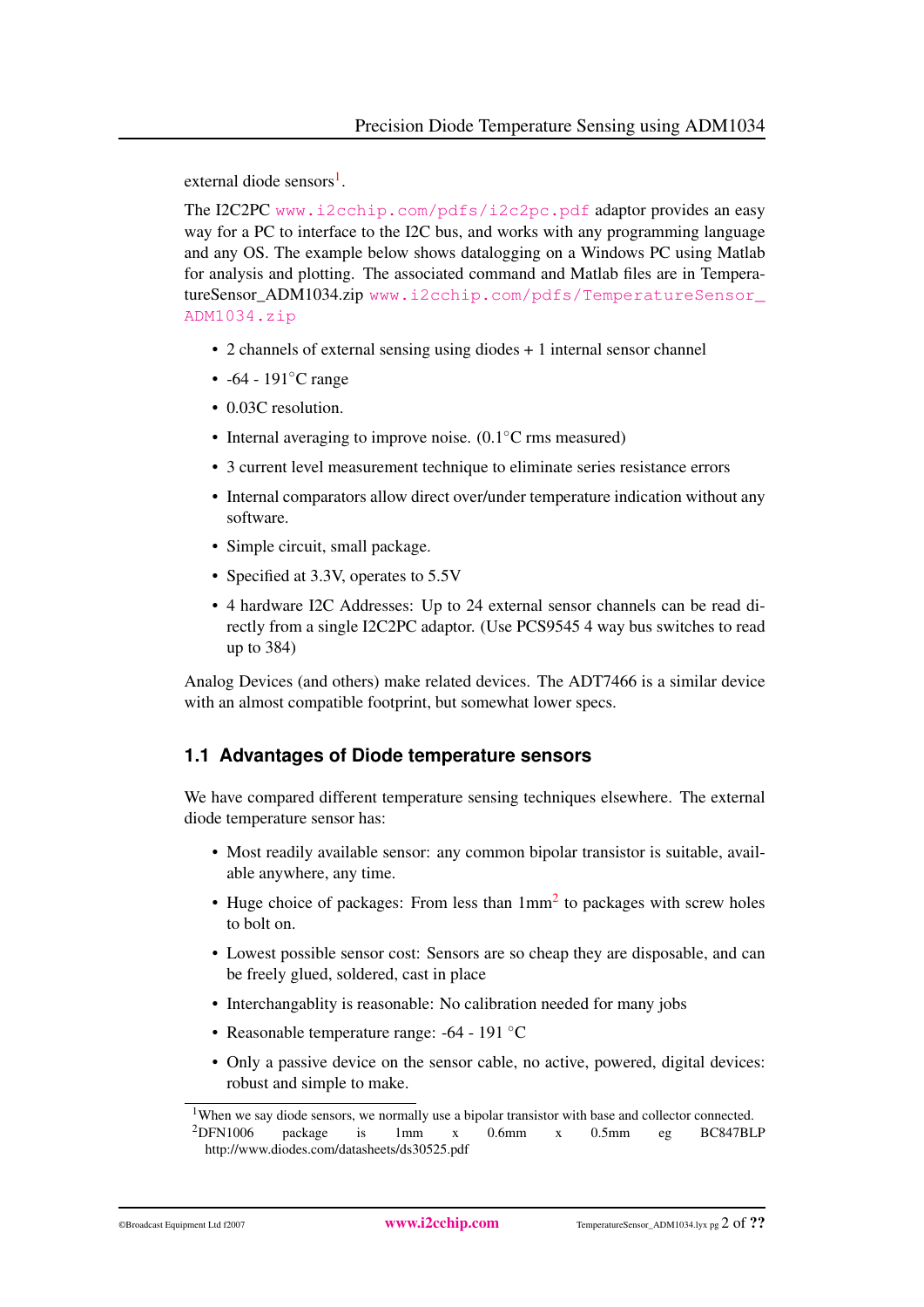• Negligible self heating of sensor (<10uW sensor heat) (compared to internal sensor IC's)

#### **Disadvantages**

<span id="page-2-0"></span>• Capacitance limits cable length from ADM1034 to Diode to ~20m to 40m max using Cat5 cable.

# <span id="page-2-1"></span>**2 Demo Board Hardware**

A demo board was made up with an RJ45 connector. Header pins select the 4 I2C addresses.

See Schematics and Drawings at the end. These are not a stock item, but if requested, either bare pcbs, or built up boards can be supplied. Contact sales@i2cchip.com



# <span id="page-2-2"></span>**3 Initialisation**

At power on the sensor will be automatically updating its temperature registers 8 times a second, with averaging enabled for noise reduction. The only setup required is to setup the block read size for the number of temperature values you want to read.

```
S A0 00 06 P //setup block read size (6 bytes) for temperature blocks.
SA0C0R06P //read the 3 temp sensor values
```
If you want to enable hardware threshold levels these must be initialised. There are two outputs that can be used for comparison: THRESH and ALERT/INT. THRESH can only be used to signal over temperature. In our demo board there is an LED on this. The ALERT output can be programmed with separate upper and lower limits. While normally used as an interrupt out to the bus, it can also just be used as a comparator output for an LED or alarm.

The chip also has a calibration offset register which can be set during initialisation.

The file InitADMx4.dat initialises 4 chips on a common I2C with addresses 0xA0, 0xA2, 0xA4, 0xA6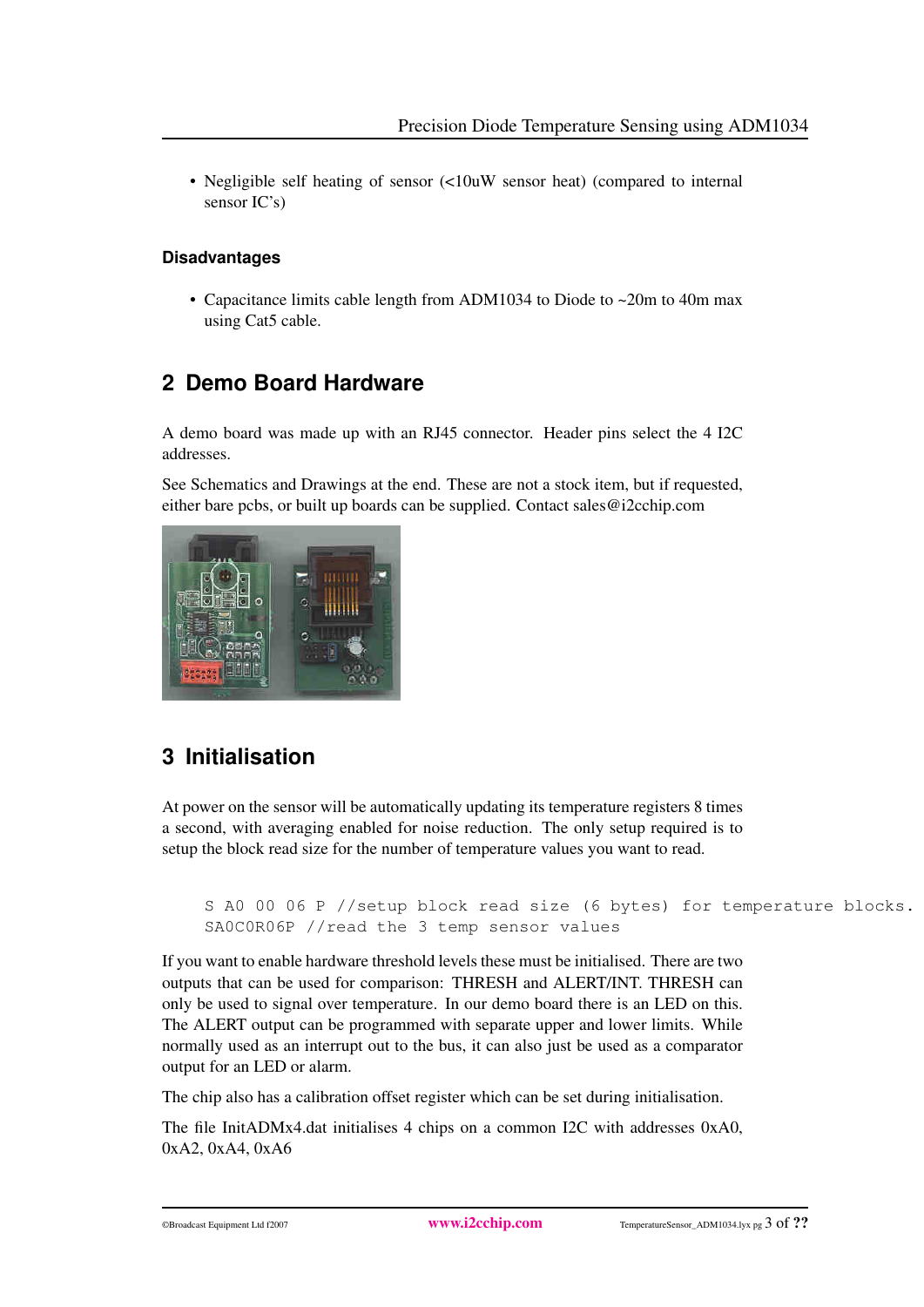### <span id="page-3-0"></span>**4 Temperature Format**

The data is stored in 2 bytes, and is stored LSB first. It must be read LSB *then* MSB as there is a data lock mechanism to prevent updates between byte reads.

Data is most easily read in blocks. The ADM1034 has an non-intuitive block read mechanism.

- First you must write the number of bytes that will be read, into the block length register (reg 0x00). This only needs to be done when it changes (i.e. in the initialisation above)
- To do a block read, you must address the register with bit 7 set (so to block read reg 0x40 you address 0xC0)
- When you do a block read, the first byte returned will be the block length value. So you must read 1 byte more than the data length, and ignore this byte when processing the data
- Write the register address with bit 7 set, then do a repeated start and read the block of data.

### <span id="page-3-1"></span>**4.1 Reading with the I2C2PC Adaptor**

This assumes that you are familiar with the I2C2PC's simple I2C commands.

So to read 3 temperature value (6 bytes) from the device at I2C bus address 0xA0, you must read 7 bytes

S A0 C0 R 07 P .

Adaptor replies with "*0670510850504F*" ie number of bytes (06), then 3 pairs of data values 7051, 0850, 504F. As described above, LSB is first, so the 16 bit values are actually 0x5170, 0x5008, 0x4F50

If you only want to read the external diode sensors then just read 4 bytes, from register  $0x42$  ( $0xC2$  with bit 7 set)

S A0 C2 R 05 P .

To read data from two chips (addr=0xA0,0xA2), with a comma delimiter between data.

S A0 C0 R 07 P , S A2 C0 R 07 P .

The read commands for 4 sensors are in Read3TempsADMx4.dat. Corresponding files for 1,2,3 sensors are also given.

The batch file "LogADMData.bat" contains the two Realterm commandlines that initialise the system, and then run the logging.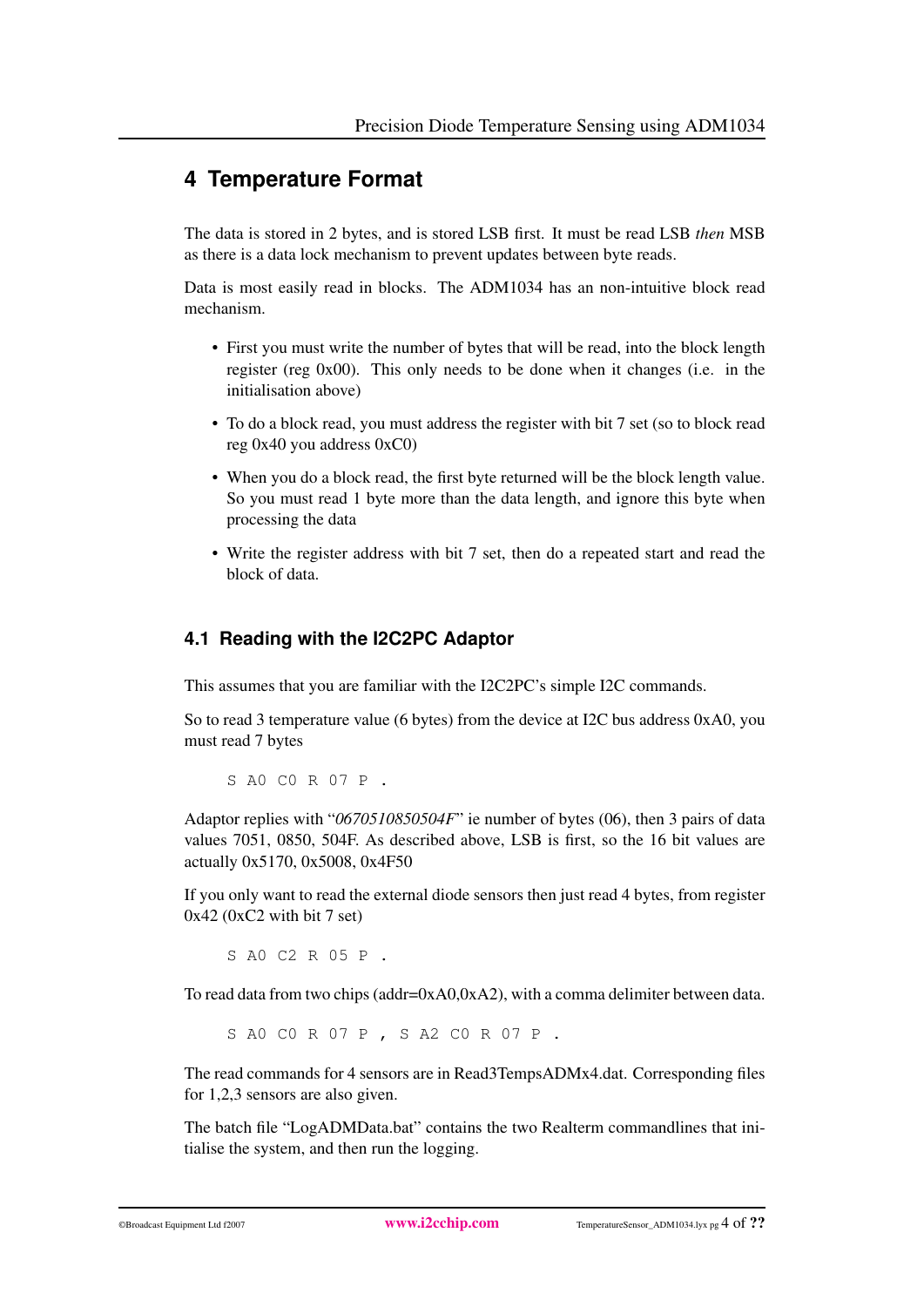#### <span id="page-4-0"></span>**4.2 Converting the Hex Data to Temperatures**

The datasheet formula for calculating temperature is a little misleading. This following formula works.

Temperature =  $(MSB-64) + (LSB and 248) / 256$ 

$$
Temperature = (MSB - 64) + \left(\frac{LSB\&248}{256}\right)
$$

Again, note that the LSB byte is first, and MSB second. So  $0x5170 = 16.4375^{\circ}$ 

#### <span id="page-4-1"></span>**4.3 Extending the Number of Sensors with Bus Switches**

By using the Bus Switch [www.i2cchip.com/pdfs/BusSwitch\\_MUX3.pdf](www.i2cchip.com/pdfs/BusSwitch_MUX3.pdf) based on the PCA 9545 you can extend the number of channels. Using a bus switch means that only 4 sensors are on each I2C cable, and so bus speed and noise are not compromised by enormous cable runs. It also make for an easy to debug system.

- ADM1034 has 4 addresses, giving 8 external sensors per I2C bus segment
- Bus Switch has 4 outputs, giving 32 sensors per Bus Switch PCB
- Bus Switch has 4 addresses, so 4 bus switches can share one upstream I2C bus, for 128 sensors per upstream I2C
- I2C2PC adaptor has 3 separate I2C busses, for 384 sensors, using just a single level of bus switching.
- If you want to use 2 levels of bus switching, then the sky's the limit!

When using large switched arrays it is a good idea to use the reset pin to the multiplexor array, so that one faulty downstream sensor bus cannot lock up the multiplexor array. The reset pin is used to force deselection of the whole array, and then the next active bus is selected through the bus.

### <span id="page-4-2"></span>**5 Matlab Example**

This example will use our Realterm program Realterm [http://www.i2cchip.](http://www.i2cchip.com/realterm) [com/realterm](http://www.i2cchip.com/realterm) to control the I2C2PC adaptor, and collect the data into a text file. The text file will be analysed and plotted with Matlab.

As the data logging process is so simple, and is done by Realterm I have made a simple batch file "LogADMData.bat". Only two lines do the work. The commandlines are quite self evident.

• Realterm dumps an initialisation file to configure the I2C2PC adaptor, and to configure the ADM1034. It does this once at the start only, and quits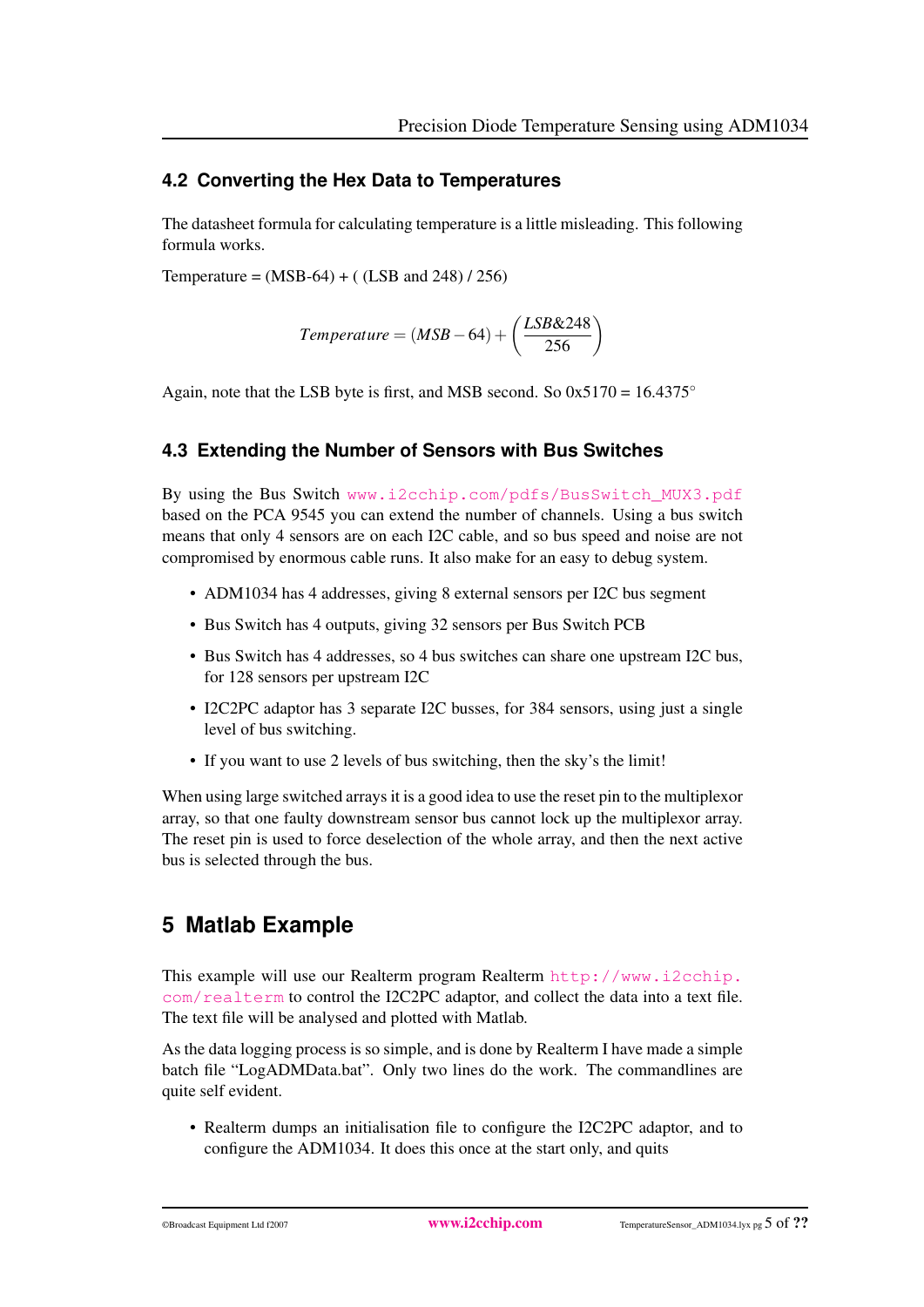- Realterm is started a second time. It goes into an endless loop sending the command file every 5 secons, and capturing the return data to a capture file.
- Realterm will add a timestamp to the start of each line, before the data. (Matlab time format chosen)
- Realterm goes into a loop. Every 5 seconds it sends a file with commands to read the temperatures.
- The capture file can be read and processed while this goes on. "PlotTemps.m" will plot the data, while it is being collected.
- Beware of using Microsoft programs (ie excel), that try to lock the files they access. You cannot read a file while it is being written with excel.

Two lines from a captured data file for a 4 channel system is below. The first number is the Matlab datetime value, followed by the hex data from the I2C2PC adaptor.

39350.9159514,0670510850504F,06B0513050384F,064052D0500850,0650514850

Matlab has no trouble reading the hex data. (Excel and Openoffice can also read hex numbers with standard functions)

There are two Matlab examples, one is for a system with a single ADM1034, the other has 4 of them.

Under a Unix operating system a simple bash script can perform the same functions as Realterm does above. See Linux Logging with Linksys Router [http://www.](http://www.i2cchip.com/linksys.html) [i2cchip.com/linksys.html](http://www.i2cchip.com/linksys.html) for an old example of a logging system running on Linux.

You can also use Realterm to talk to a telnet port. In this way you could use your Windows box to log data from a remote machine with a serial port redirector program. Under unix SREDIR is a simple redirector.

# <span id="page-5-0"></span>**6 Results**

Four ADM1034's were logged simultaeneously at room temperature, VCC=3.3V.

All were obtained from the same supplier.  $#1\&2$  were from adjacent postions on the tape, #3,4 came several weeks later, and were supplied loose. They likely came from the same reel.

All were mounted on separate pcbs, with 100uF of bypass capacitance. BC337 NPN transistors were used as sensors. These were taken randomly from the same order. The external sensors were connected with 0.5m of UTP cable. They were bundled together, with the reference thermistor, in foam. The pcbs (and therefore the internal sensors) were left open to air.

A thermometrics EC95, 10k, 0.2° accuracy thermistor was used as a reference.

The ADM1034's were running in default, ie continuous operation, averaging, reading all 3 channels in round-robin. The data was collected every second.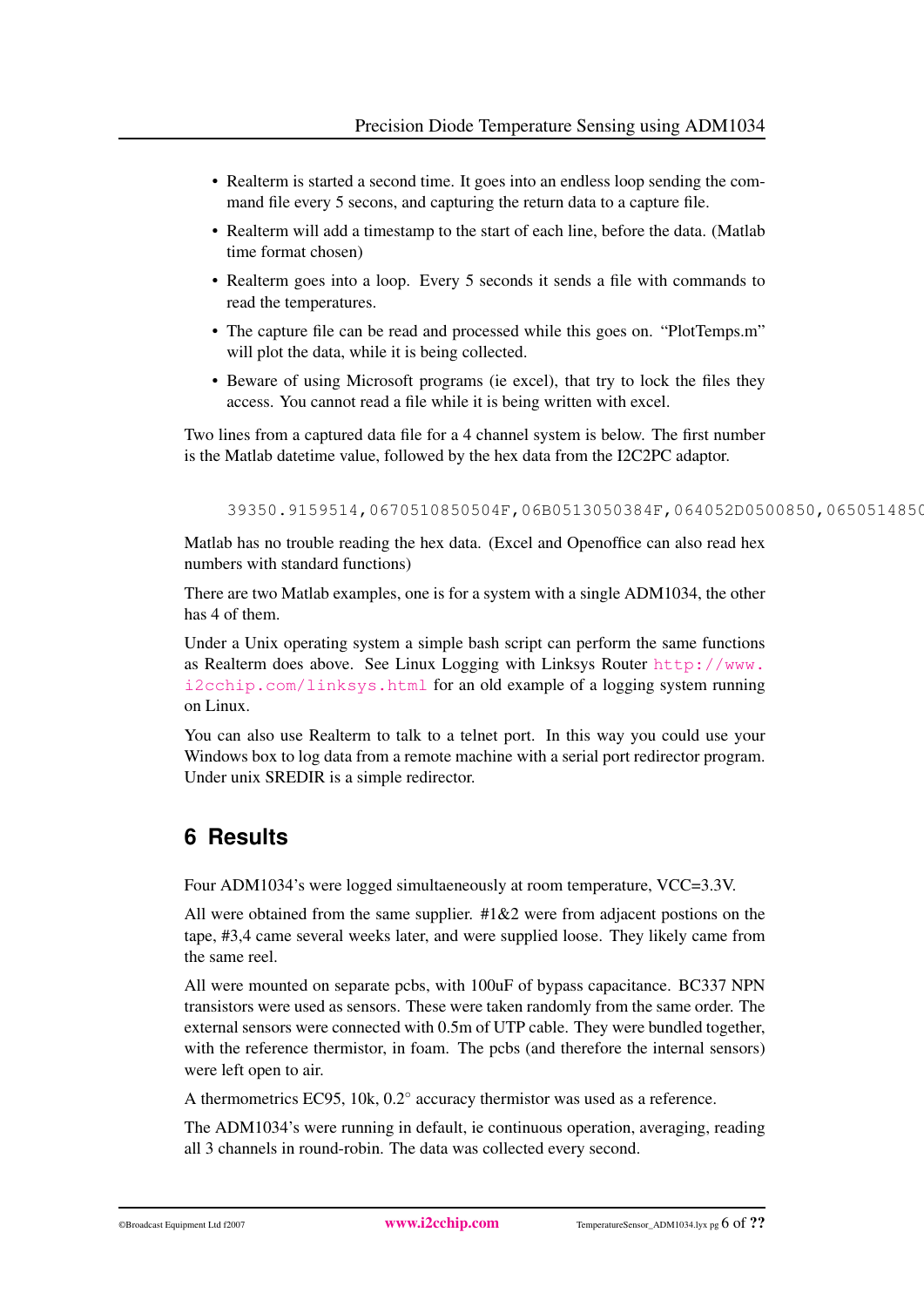### <span id="page-6-0"></span>**6.1 Room Temperature Measurements**

Temperature during the measurement was around 17.5◦ by thermistor.

Immediately striking is the grouping of the corresponding channels on the different chips. This is especially so, since it appears that one of the chips is calibrated noticeably different to the other three.

Sensors were selectively heated, and disconnected to verify that the graph is displaying the expected sensors, and both chips.

Some of the difference between internal and external is expected due to self heating. However no systematic difference between the two external diodes is expected.



Below, we have normalised for each chips calibration error, by subtracting the Ext2 value for each IC. (So the blue Ext2 line is always 0). Here we see what appears to be a suspiciously systemic 1◦C difference between the channels. Note that the Int sensor (red) is expected to be  $0.35^{\circ}$ C high due to self heating 6.4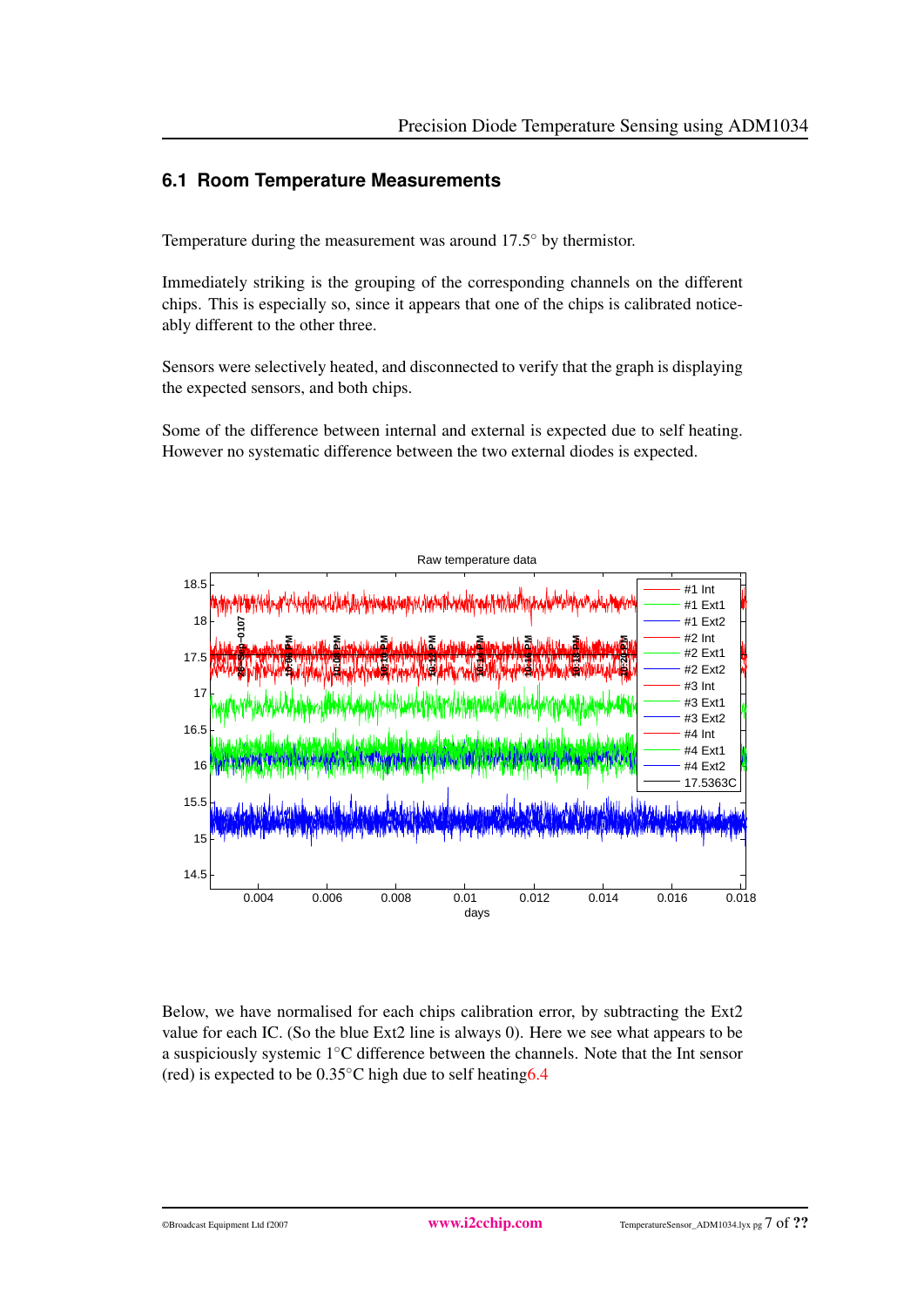

So if we normalise with both the calibration error and the postulated ◦C difference between channels we get the graph below.

The conclusion is that

$$
ActualTemp = INT + 0C^{\circ} = EXT1 + 1^{\circ}C = EXT2 + 2^{\circ}C
$$

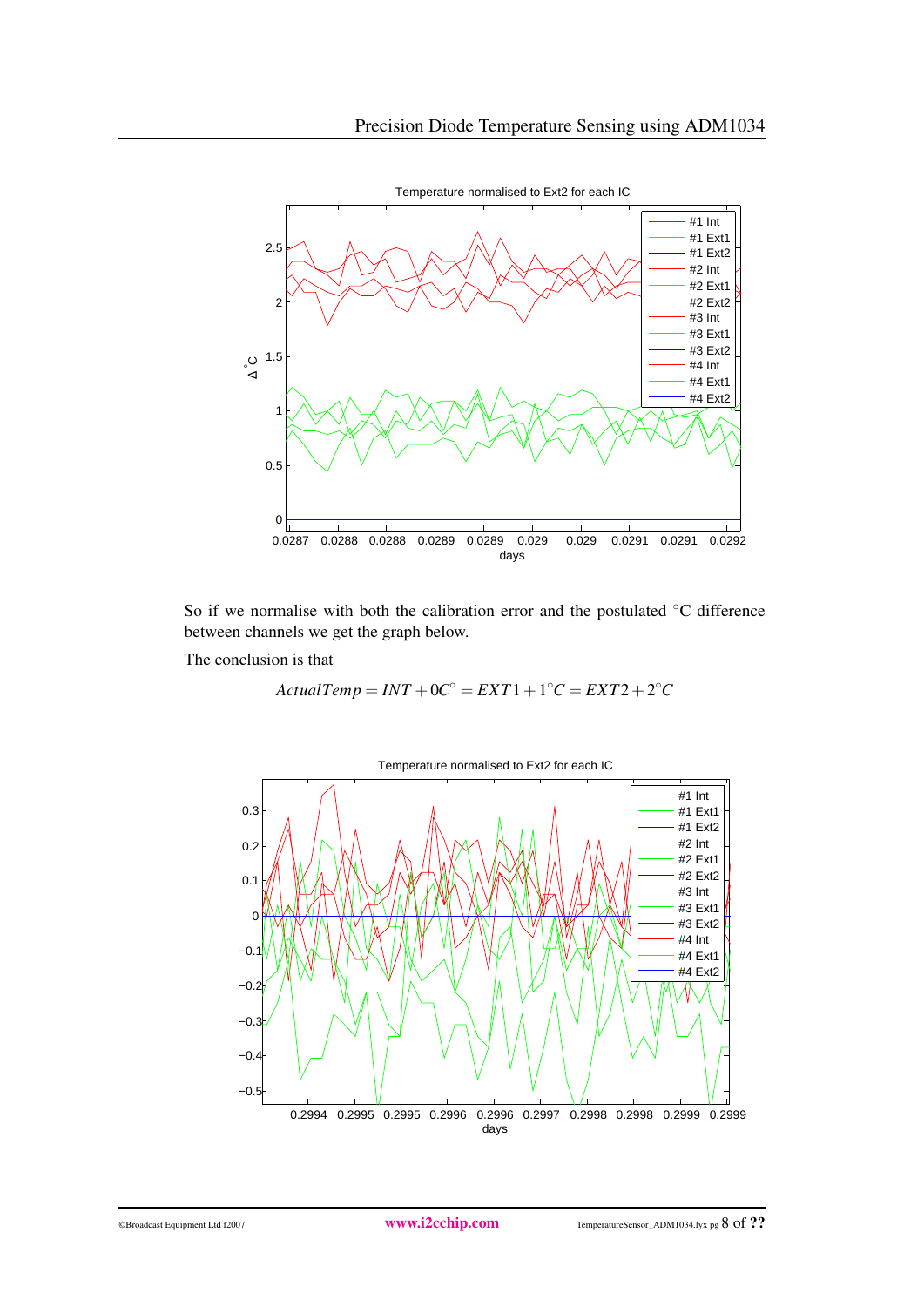#### <span id="page-8-0"></span>**6.2 Interchanging Sensors**

The external sensors were swapped between IC's. ie swap(cyan,green); swap(magenta,blue). The effect was  $<0.2^\circ$ .

<complete>

#### <span id="page-8-1"></span>**6.3 Noise**

The *rms* noise at room temperature was calculated for the 3 channels of two sensors.

| <b>Noise</b>              |        | IC   Internal   External D1   External D2 |        |
|---------------------------|--------|-------------------------------------------|--------|
| $\mathrm{^{\circ}C}$ rms  | 0.0686 | 0.1004                                    | 0.1088 |
| $\mathrm{^{\circ}C}$ rms. | 0.0675 | 0.0893                                    | 0.0958 |

### <span id="page-8-2"></span>**6.4 Self Heating and Internal Sensor**

The internal sensor will have systematically higher temperatures due to the dissipation within the IC. This is dependent on the thermal resistance of the pcb design. Under continuous operation we can make some estimates of the range we expect.

Max: At VCC 5V with rated current drain of  $3mA = 15mW$ , and a TjA=150C/W, that  $dT=2.25\textdegree C$ .

Min: At VCC 3V with rated current drain of  $3mA = 9mW$ , and a TjC=39C/W, that  $\Delta T$ =0.35 $^{\circ}$ C. Note that this error can be changed by altering the sample rate and averaging settings.

So far the experiments don't allow an estimate of the actual self heating error.

### <span id="page-8-3"></span>**6.5 Summary of Results**

Based on room temperature testing of 4 samples, likely from the same production lot, there appears to be a systematic error of  $1°$  between sucessive channels in the same chip.

If this postulated error is removed, the correlation between sensors appears excellent. Noise performance is also good for integrated sensors

# <span id="page-8-5"></span><span id="page-8-4"></span>**7 Drawings**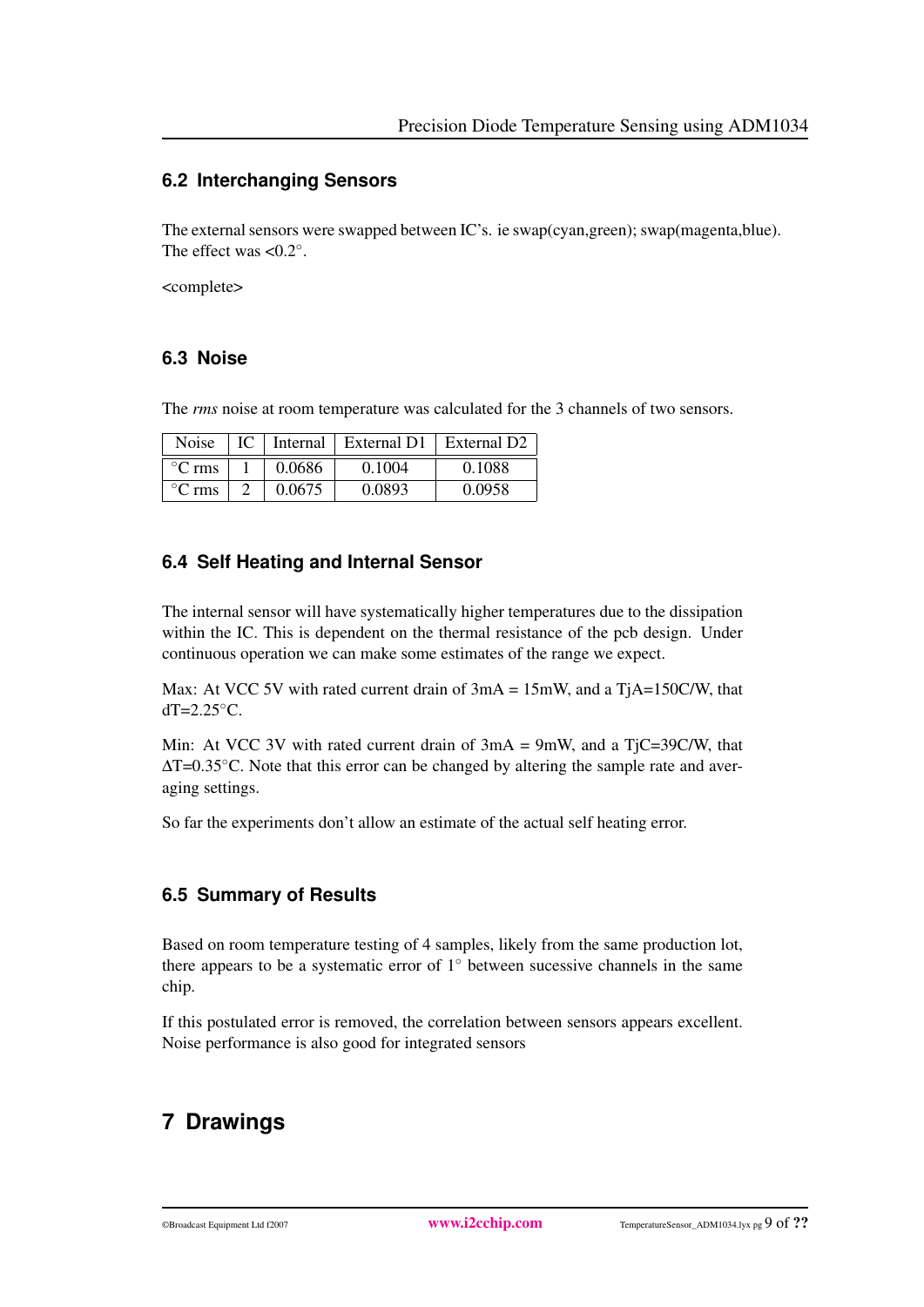### **7.1 Circuit Diagrams**

<span id="page-9-0"></span>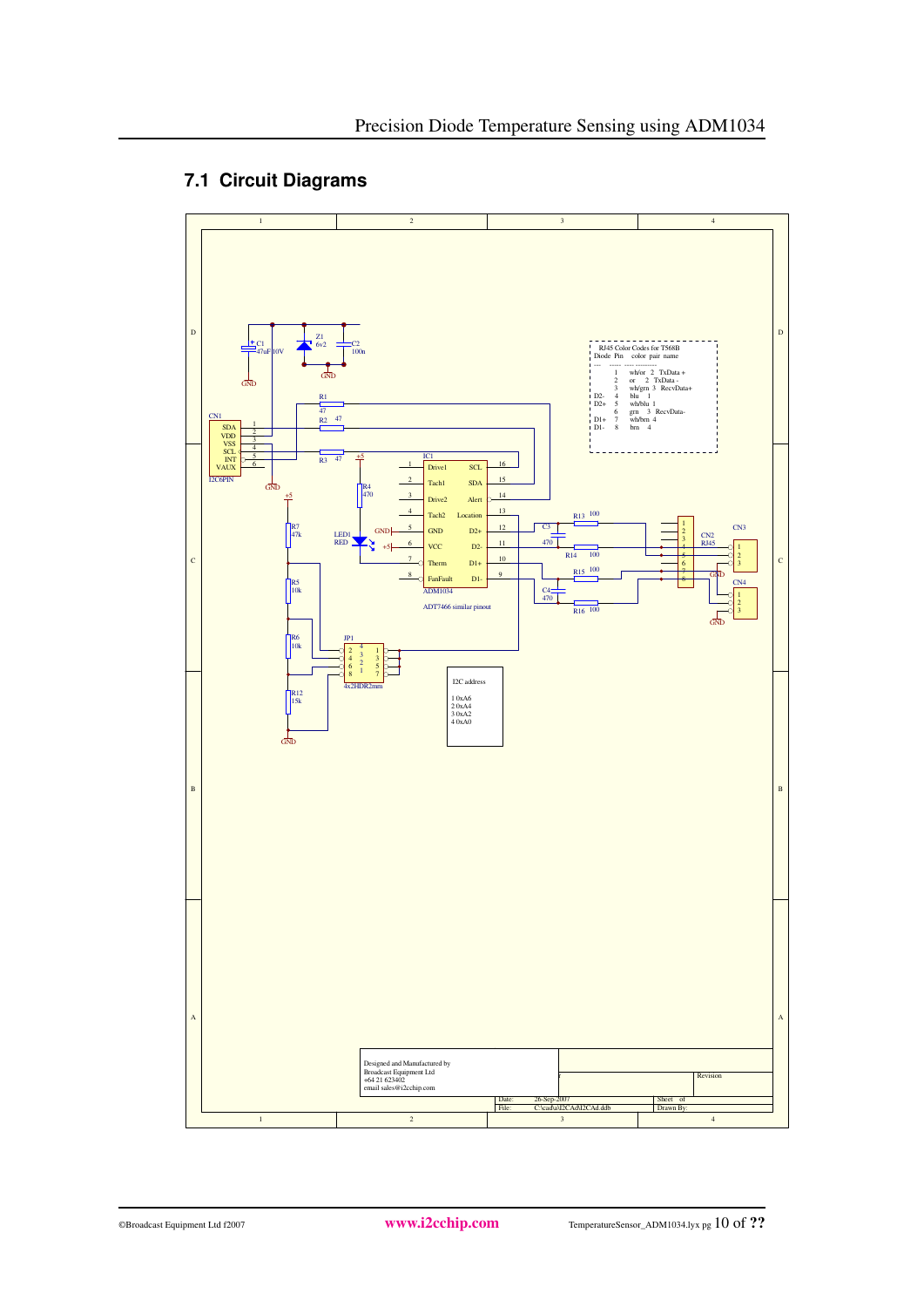### **7.2 PCB Drawings**